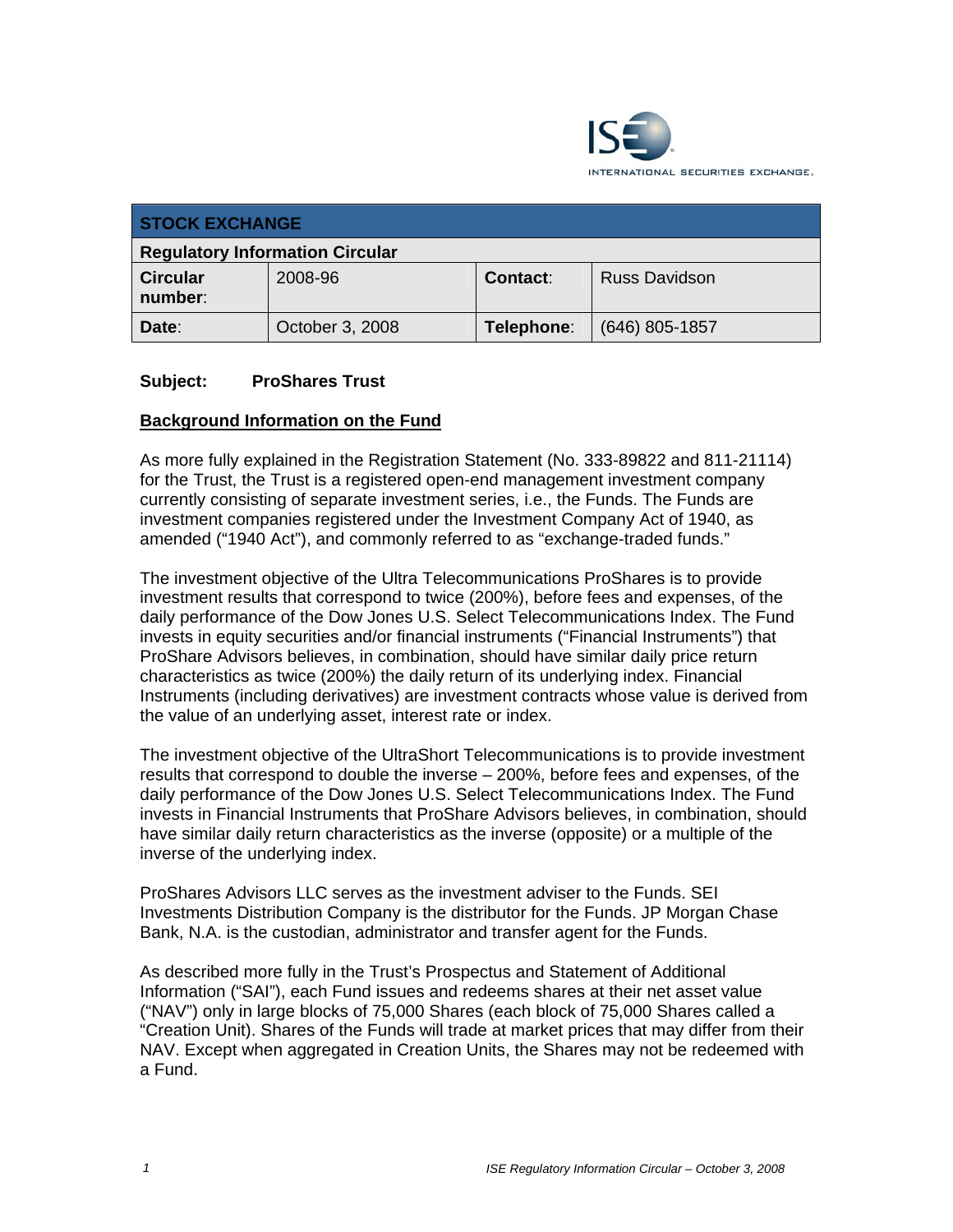The Funds pay out dividends from net investment income, if any, to shareholders at least annually. Distributions of net capital gains, if any, are declared and distributed to shareholders annually, but the Trust may make distributions more frequently under certain circumstances.

The Depository Trust Company ("DTC") serves as securities depository for the Shares, which may be held only in book-entry form; stock certificates will not be issued. DTC, or its nominee, is the record or registered owner of all outstanding Shares.

Each Fund's NAV is determined shortly after 4:00 p.m. Eastern Standard Time ("ET") on each day that the New York Stock Exchange ("NYSE") and the American Stock Exchange ("Amex") are open for business (a "Business Day"). The NAV is available from the Trust and the Amex and is also available to National Securities Clearing Corporation ("NSCC") participants through data made available from NSCC.

The Trusts registration statement describes the various fees and expenses for the Fund's Shares. For a more complete description of the Fund and the underlying index, visit www.proshares.com.

### **Principal Risks**

Interested persons are referred to the Trust's Prospectus for a description of risks associated with an investment in the Shares. These risks include the risk that each Fund's investment strategy may subject such Fund to greater changes to the value of portfolio holdings and imperfect correlation to the relevant Underlying Index. Each Fund may also not correlate to the relevant Underlying Index for a number of reasons including the incursion by the Fund of operating expenses and costs not applicable to the Index. Over time, the cumulative percentage increase or decrease in the NAV of a Fund may diverge significantly from the cumulative percentage increase or decrease in the multiple return of the Underlying Index due to the compounding effect of losses and gains on the returns of a Fund. In addition, as noted in the Prospectus, the Shares trade at market prices that may differ from their NAV. The NAV of the Shares will fluctuate with changes in the market value of the Fund's holdings while the market prices of the Shares will fluctuate in accordance with changes in NAV as well as the supply and demand for the Shares.

#### **Exchange Rules Applicable to Trading in the Shares**

The Shares are considered equity securities, thus rendering trading in the Shares subject to the Exchange's existing rules governing the trading of equity securities.

### **Trading Hours**

The Shares will trade on ISE between 9:00 a.m. and 4:00 p.m. ET.

Equity EAMs trading the Shares during the Pre-Market Session are exposed to the risk of the lack of the calculation or dissemination of underlying index value or intraday indicative value ("IIV"). For certain derivative securities products, an updated underlying index value or IIV may not be calculated or publicly disseminated in the Pre-Market hours. Since the underlying index value and IIV are not calculated or widely disseminated during Pre-Market hours, an investor who is unable to calculate implied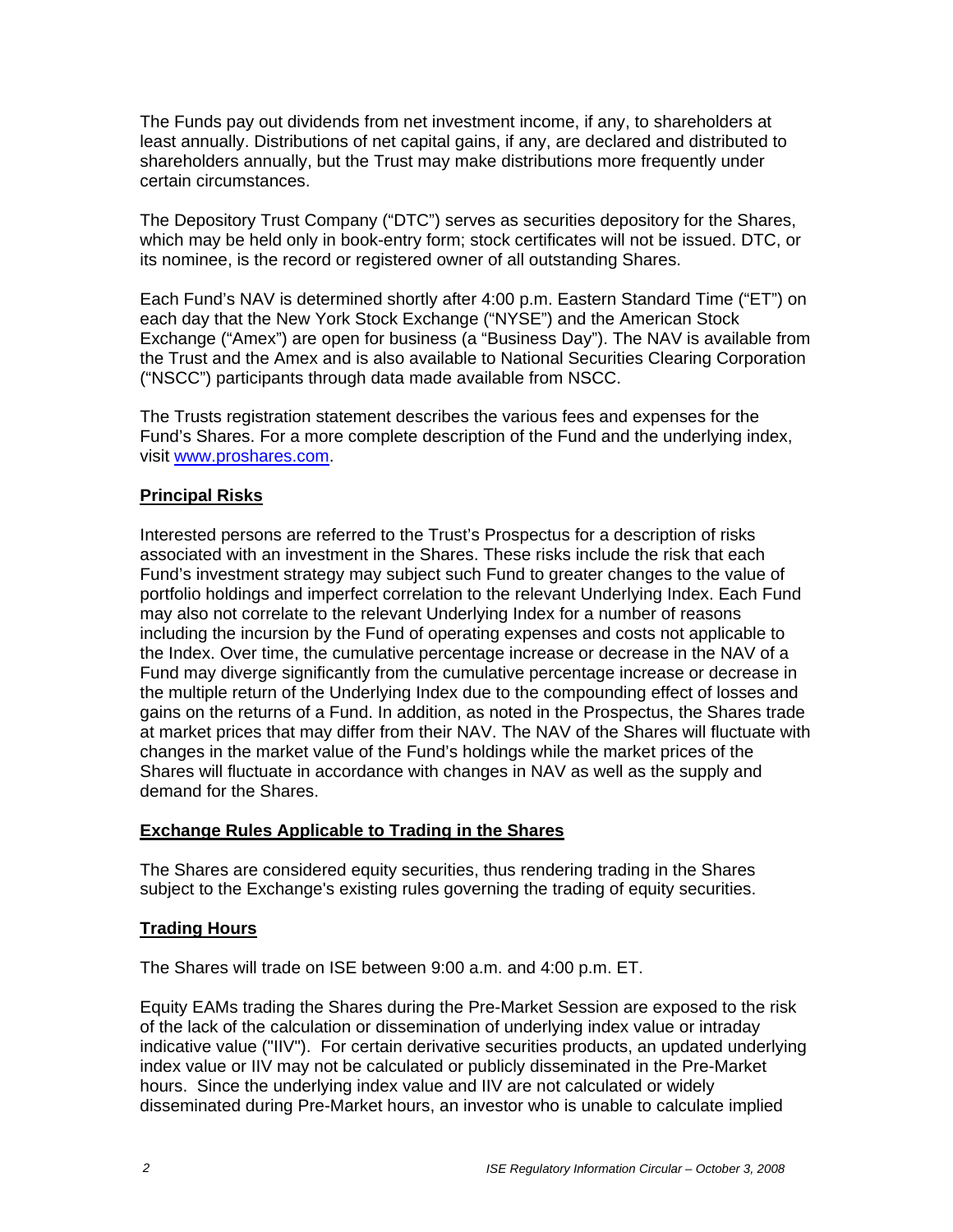values for certain derivative securities products during Pre-Market hours may be at a disadvantage to market professionals.

## **Trading Halts**

ISE will halt trading in the Shares of a Trust in accordance with ISE Rule 2101(a)(2)(iii). The grounds for a halt under this Rule include a halt by the primary market because it stops trading the Shares and/or a halt because dissemination of the IIV or applicable currency spot price has ceased, or a halt for other regulatory reasons. In addition, ISE will stop trading the Shares of a Trust if the primary market de-lists the Shares.

## **Suitability**

Trading in the Shares on ISE will be subject to the provisions of ISE Rule 2123(l). Members recommending transactions in the Shares to customers should make a determination that the recommendation is suitable for the customer. In addition, members must possess sufficient information to satisfy the "know your customer" obligation that is embedded in ISE Rule 2123(l).

Equity EAMs also should review FINRA Notice to Members 03-71 for guidance on trading these products. The Notice reminds members of their obligations to: (1) conduct adequate due diligence to understand the features of the product; (2) perform a reasonable-basis suitability analysis; (3) perform customer-specific suitability analysis in connection with any recommended transactions; (4) provide a balanced disclosure of both the risks and rewards associated with the particular product, especially when selling to retail investors; (5) implement appropriate internal controls; and (6) train registered persons regarding the features, risk and suitability of these products.

### **Delivery of a Prospectus**

Pursuant to federal securities laws, investors purchasing Shares must receive a prospectus prior to or concurrently with the confirmation of a transaction. Investors purchasing Shares directly from the Fund (by delivery of the Deposit Amount) must also receive a prospectus.

Prospectuses may be obtained through the Distributor or on the Fund's website. The Prospectus does not contain all of the information set forth in the registration statement (including the exhibits to the registration statement), parts of which have been omitted in accordance with the rules and regulations of the SEC. For further information about the Fund, please refer to the Trust's registration statement.

### **Exemptive, Interpretive and No-Action Relief Under Federal Securities Regulations**

The Commission has issued a letter dated January 24, 2007, ("No-Action Letter") granting exemptive or no-action relief from certain rules under the Securities Exchange Act of 1934 for the ProShares.

### **Regulation M Exemptions**

Generally, Rules 101 and 102 of Regulation M prohibit any "distribution participant" and its "affiliated purchasers" from bidding for, purchasing, or attempting to induce any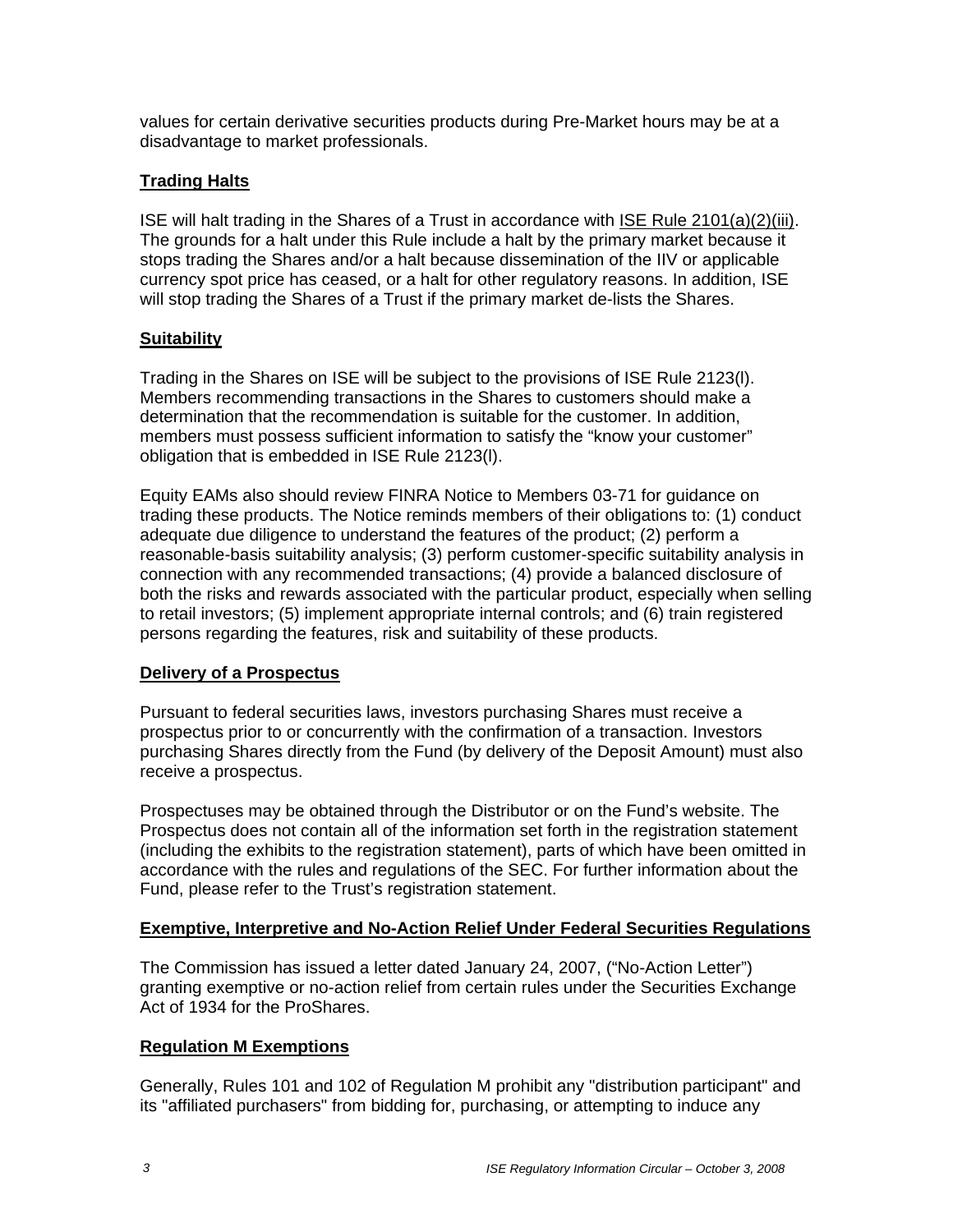person to bid for or purchase any security which is the subject of a distribution until after the applicable restricted period, except as specifically permitted in Regulation M. The provisions of the Rules apply to underwriters, prospective underwriters, brokers, dealers, and other persons who have agreed to participate or are participating in a distribution of securities.

The Commission issued a No-Action Letter by which persons participating in a distribution of shares of a fund may engage in secondary market transactions in such shares during their participation in such a distribution, despite the requirements of from Rule 101 under Regulation M. In addition, the SEC has permitted persons who may be deemed to be participating in the distribution of shares of a fund (i) to purchase securities for the purpose of purchasing creation unit aggregations of fund shares and (ii) to tender securities for redemption in Creation Unit Aggregations. Further, the Commission has clarified that the tender of fund shares to the Fund for redemption does not constitute a bid for or purchase of any of the Funds' securities during the restricted period of Rule 101. The Commission has issued a No-Action Letter to paragraph (e) of Rule 102 under Regulation M which allow the redemption of fund shares in creation unit aggregations during the continuous offering of shares.

## **Customer Confirmations for Creation or Redemption of Fund Shares (SEC Rule 10b-10)**

Broker–dealers who handle purchases or redemptions of Fund shares in Creation Units for customers will be permitted to provide such customers with a statement of the number of Creation Unit Aggregations created or redeemed without providing a statement of the identity, number and price of shares of the individual securities tendered to the Fund for purposes of purchasing creation unit aggregations ("Deposit Securities") or the identity, number and price of shares to be delivered by the Trust to the redeeming holder ("Redemption Securities"). The composition of the securities required to be tendered to the Fund for creation purposes and of the securities to be delivered on redemption will be disseminated each business day and will be applicable to requests for creations or redemption, as the case may be, on that day. This exemptive relief under Rule 10b-10 with respect to creations and redemptions is subject to the following conditions:

- 1. Confirmations to customers engaging in creations or redemptions must state that all information required by Rule 10b-10 will be provided upon request;
- 2. Any such request by a customer for information required by Rule 10b-10 will be filed in a timely manner, in accordance with Rule 10b-10(c);
- 3. Except for the identity, number and price of shares of the component securities of the Deposit Securities and Redemption Securities, as described above, confirmations to customers must disclose all other information required by Rule 10b-10(a).

### **SEC Rule 14e-5**

The Commission has permitted any person acting as a dealer-manager of a tender offer for a component security of fund (1) to redeem fund shares in creation unit aggregations from the issuer that may include a security subject to such tender offer and (2) to purchase fund shares during such tender offer. In addition, a No-Action has been issued under Rule 14e-5 states that if a broker-dealer acting as a dealer-manager of a tender offer for a security of the Fund purchases or arranges to purchase such securities in the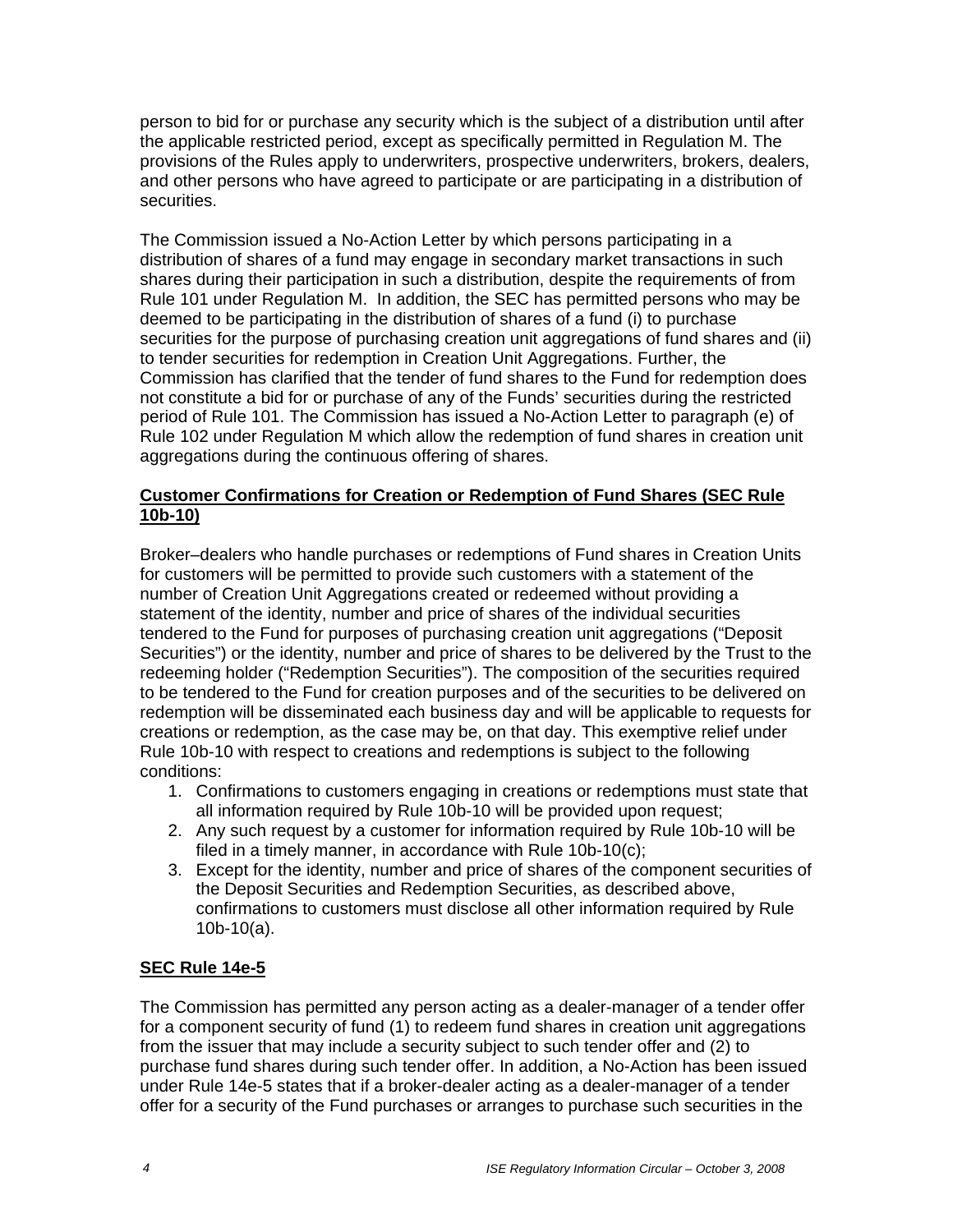secondary market for the purpose of tendering such securities to purchase one or more creation unit aggregations of shares, it must be made in conformance with the following:

- i. such bids or purchases are effected in the ordinary course of business, in connection with a basket of 20 or more securities in which any security that is the subject of a distribution, or any reference security, does not comprise more than 5% of the value of the basket purchased; or
- ii. purchases are effected as adjustments to such basket in the ordinary course of business as a result of a change in the composition of the underlying index; and
- iii. such bids or purchases are not effected for the purpose of facilitating such tender offer.

## **Section 11(d)(1); SEC Rules 11d1-1 and 11d1-2**

Section 11(d)(1) of the Act generally prohibits a person who is both a broker and a dealer from effecting any transaction in which the broker-dealer extends credit to a customer on any security which was part of a new issue in the distribution of which he participated as a member of a selling syndicate or group within thirty days prior to such transaction. The Commission has clarified that Section 11(d)(1) does not apply to broker-dealers that are not authorized participants (and, therefore, do not create creation unit aggregations) that engage in both proprietary and customer transactions in shares of a fund in the secondary market, and for broker-dealer authorized participants that engage in creations of creation unit aggregations. This relief is subject to specific conditions, including the condition that such broker-dealer (whether or not an authorized participant) does not, directly or indirectly, receive from the fund complex any payment, compensation or other economic incentive to promote or sell the shares of a fund to persons outside the fund complex, other than non-cash compensation permitted under NASD Rule 2830 (I)(5)(A), (B) or (C). See letter dated November 22, 2005 from Brian A Bussey, Assistant Chief Counsel, SEC Division of Market Regulation, to Barclays Global Investors, N.A., dated November 22, 2005. The Commission has issued a No-Action Letter under Section 11(d)(1) of the Act states that broker-dealers may treat shares of a fund, for purposes of Rule 11d1-2, as "securities issued by a registered open-end investment company as defined in the Investment Company Act" and thereby extend credit or maintain or arrange for the extension or maintenance of credit on shares that have been owned by the persons to whom credit is provided for more than 30 days, in reliance on the exemption contained in the rule.

### **SEC Rule 15c1-5 and 15c1-6**

The Commission has issued a No-Action letter with respect to Rule 15c1-5 and Rule 15c1-6 as to the required disclosure of control by a broker or dealer with respect to creations and redemptions of fund shares and secondary market transactions therein.

**This Regulatory Information Bulletin is not a statutory Prospectus. Equity EAMs should consult the Trust's Registration Statement, SAI, Prospectus and the Fund's website for relevant information.**